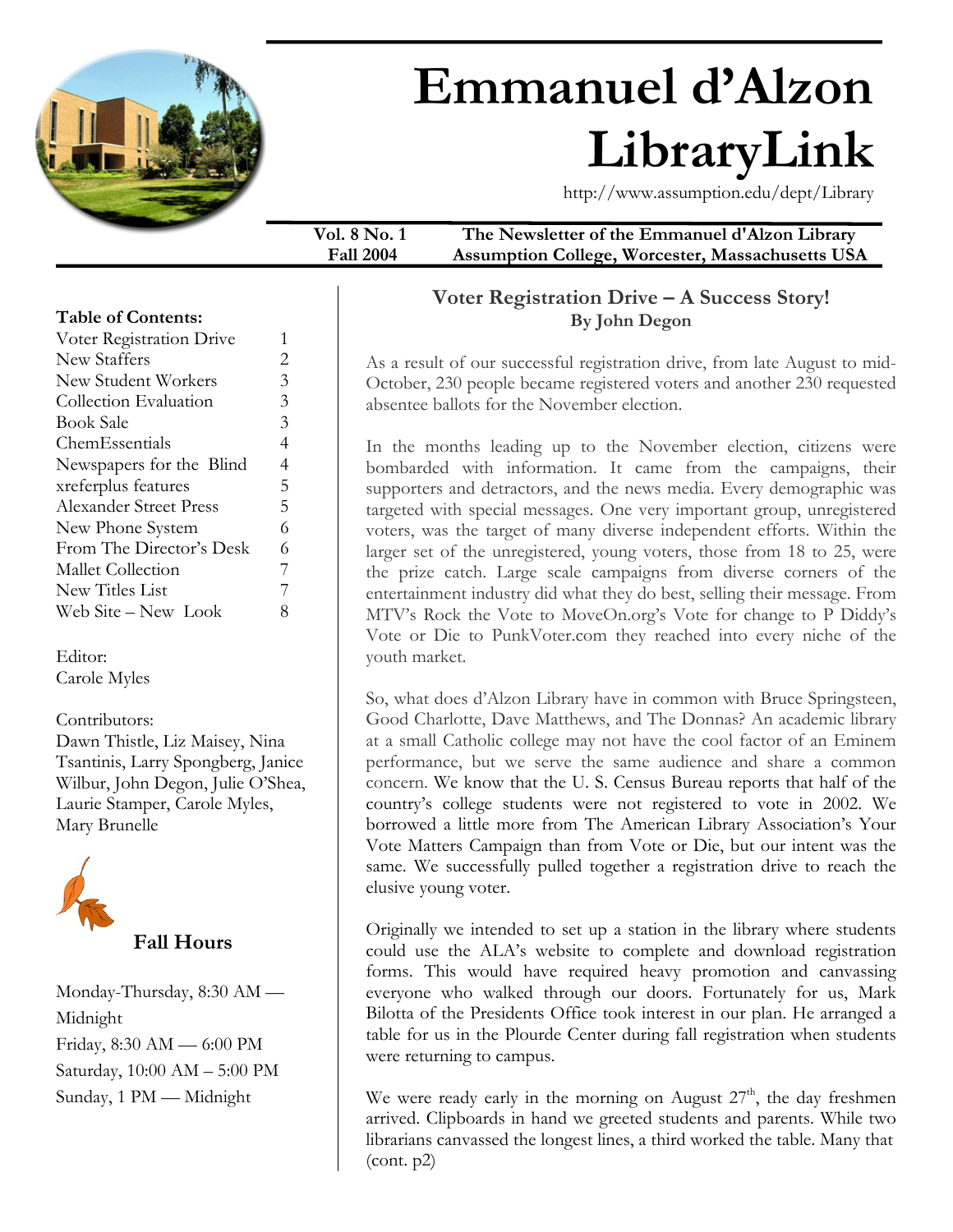#### (cont. from p1)

we approached were happy to complete forms on the spot. Others were busy with tasks but found their way to the registration table before leaving the Plourde. Both students and parents were glad to see us. Voter registration was a last minute details many had overlooked. We had similar reactions when we returned on the  $29<sup>th</sup>$  to meet the returning classes.

Some students chose to vote in Worcester and used Assumption as their home address. Many others chose to register in their home towns and states to vote for local candidates. Assumption students living on campus were eligible to vote in Worcester. We provided both Massachusetts voter registration forms for in-state students and federal forms for people registering out of state. We asked all students voting outside the city if they needed absentee ballots and provided request forms.

The Students Advocating Change (SAC) volunteered to run a registration booth in the Student Center for two days in September. We also continued to register students from the reference desk in the Library until early October. The library's dedicated student staff took on the task of overseeing all the forms and preparing them for mailing.

When the last of the forms were delivered to the post office and the Election Commission at City Hall, our job was complete. The combined efforts of everyone in the library made the campaign a success.

## **New Weekend Supervisor**

By Janice Wilbur

We are very happy to have Bruce Plummer join the d'Alzon Library staff as Weekend Supervisor. Bruce started his training in the library on August 30th and has quickly adapted to being the only staff member in the library on weekends. This is not a surprise to any of us as Bruce had retired from his position as Library Director at Becker College. Previously he was Director of the Learning Resource Center at Worcester State College for 25 years. He is well prepared to address all issues with the public immediately, be they circulation or research needs.

Bruce stated that the weekends are quiet right now but "..I'm expecting that by midterms there will be more students in the library needing help with their research." Bruce admits he is acclimating to the Voyager Library System and learning all of its idiosyncrasies and finds it an interesting challenge. As far as working weekends Bruce told me that when you are retired your weekend can be any day. Also, the job ends at 5PM leaving the evenings free.

Bruce said that he is very pleased to be here and that everyone has been very helpful. The staff joins me in welcoming Bruce and telling him that we, too, are very pleased that he has joined us!!



### **New Administrative Secretary and Serials Assistant**  By Carole Myles

Joan O'Rourke is our new Serials Assistant and the Administrative Secretary to the Director of the Library. She will be taking Kristina Rearick's place. She lives in Sutton with her family. Prior to coming to Assumption she was the Office Manager for her husband's welding business,



O'Rourke's Welding Inc., for the past twelve years. She also worked for National Grid for six years as a Cobol programmer. Joan is a Clark University graduate with a degree in Information Systems. During her down times Joan likes to garden, and volunteer with her church and in the local public schools. She's delighted to be here. Welcome to Joan O'Rourke!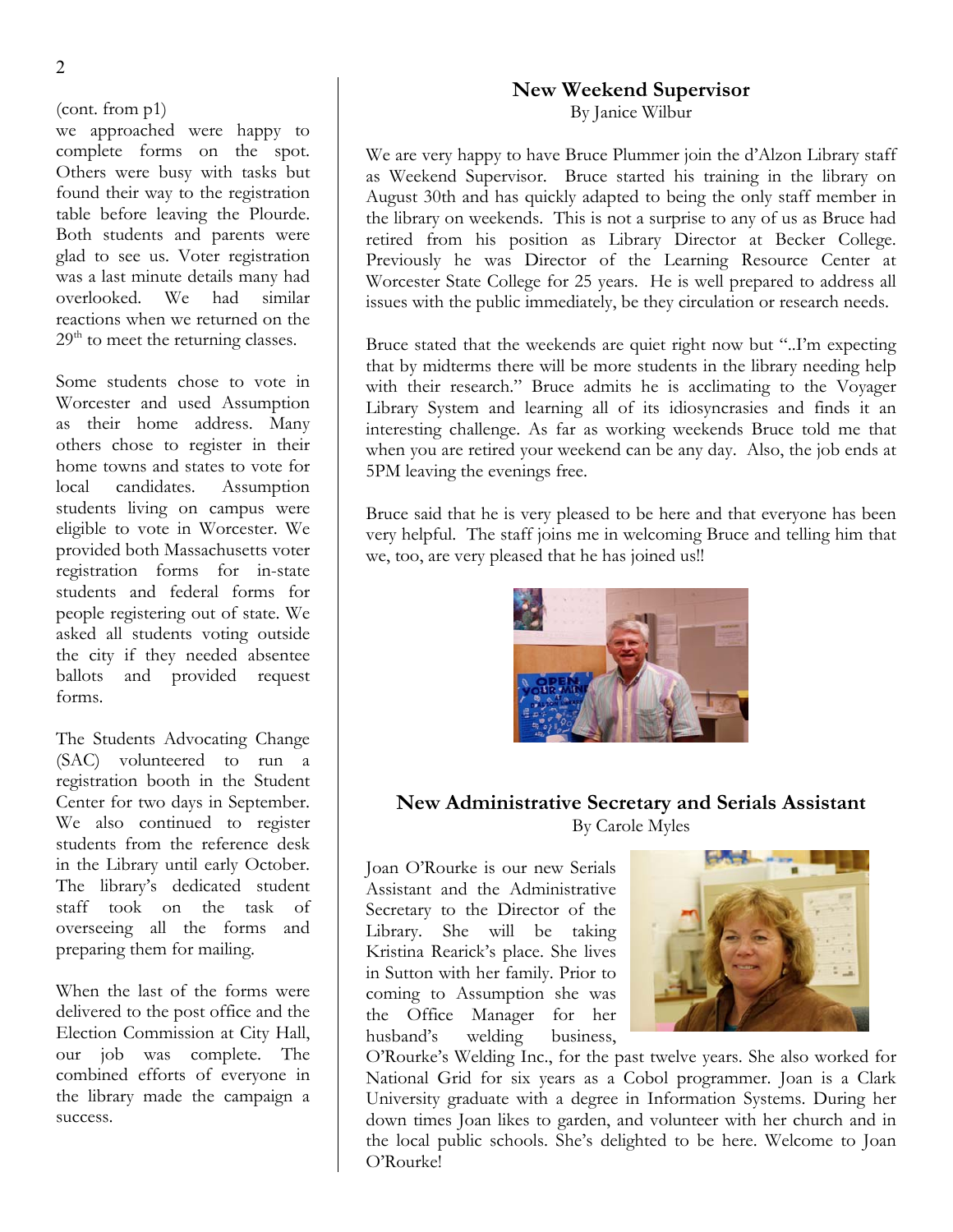### **New Student Workers at the Library**  By Janice Wilbur

student workers with us this academic year. Fourteen of the new workers are also new to the college and bring with them great enthusiasm and desire to learn along with adjusting to life as first year students. Our student staff are called upon to assist us in a great many tasks in the library and to know a variety of skills. We gratefully acknowledge our new library assistants and would like them to know how much we appreciate their work.

- $\triangleright$  Randy Imperial
- ¾ Lynn Billier
- ¾ Kaitlyn Booth
- $\blacktriangleright$  Julie Gilligan
- $\triangleright$  Mike Valalik
- > Lauren Miller
- $\triangleright$  Emily Hetel
- ¾ Vasilios Voyiatzis
- $\blacktriangleright$  Alissa Tatro
- ¾ Matt Brewer
- > Jon Ricciarelli
- ¾ Doug Viglioni
- $\triangleright$  Ryan Hollingsworth



harvest, of gathering together. For nature, it is a time of sowing, of scattering abroad.

*America*, 1956

### **Evaluation Project To Improve Library Collection**  By Larry Spongberg

Your staff at the d'Alzon Library is evaluating the book collection to We are pleased to have fifteen new | improve its usefulness to our patrons.

> As we have evaluated the collection, it has become obvious that a large number of formerly useful items have become outdated or otherwise unusable. Removing these books will prevent students from inadvertently using materials that would be unacceptable for assignments, as well as enable all users to find other items more easily on less crowded shelving.

> This evaluation has begun with the science collection. Members of the science faculty have used their expertise to help identify and remove no longer needed books. During the first three months of this project, nearly 800 volumes have been removed. Nearly 400 duplicate works also have been removed from the philosophy, psychology, and theology collections, leaving ample coverage for assignments. Some of these duplicates proved to be very popular during our recent book sale.

> Our thanks to everyone involved, especially those members of the science faculty who have helped to identify books that should continue to remain in our collection, and items that have become superfluous or misleading due to being out of date.



For man, autumn is a time of **Book Sale** By Nina Tsantinis

On September  $8<sup>th</sup>$ , the d'Alzon Library held its first Annual Book Sale. Coinciding with other celebrations taking place on campus that day, including the Mass of the Holy Spirit, and the Community Picnic, the -Edwin Way Teale, *Autumn Across* **Book Sale definitely added an air to the festivities.** 

> By all accounts it was a huge success and faculty and students were impressed with the wide selection of titles in literature, theology,  $(cont. p4)$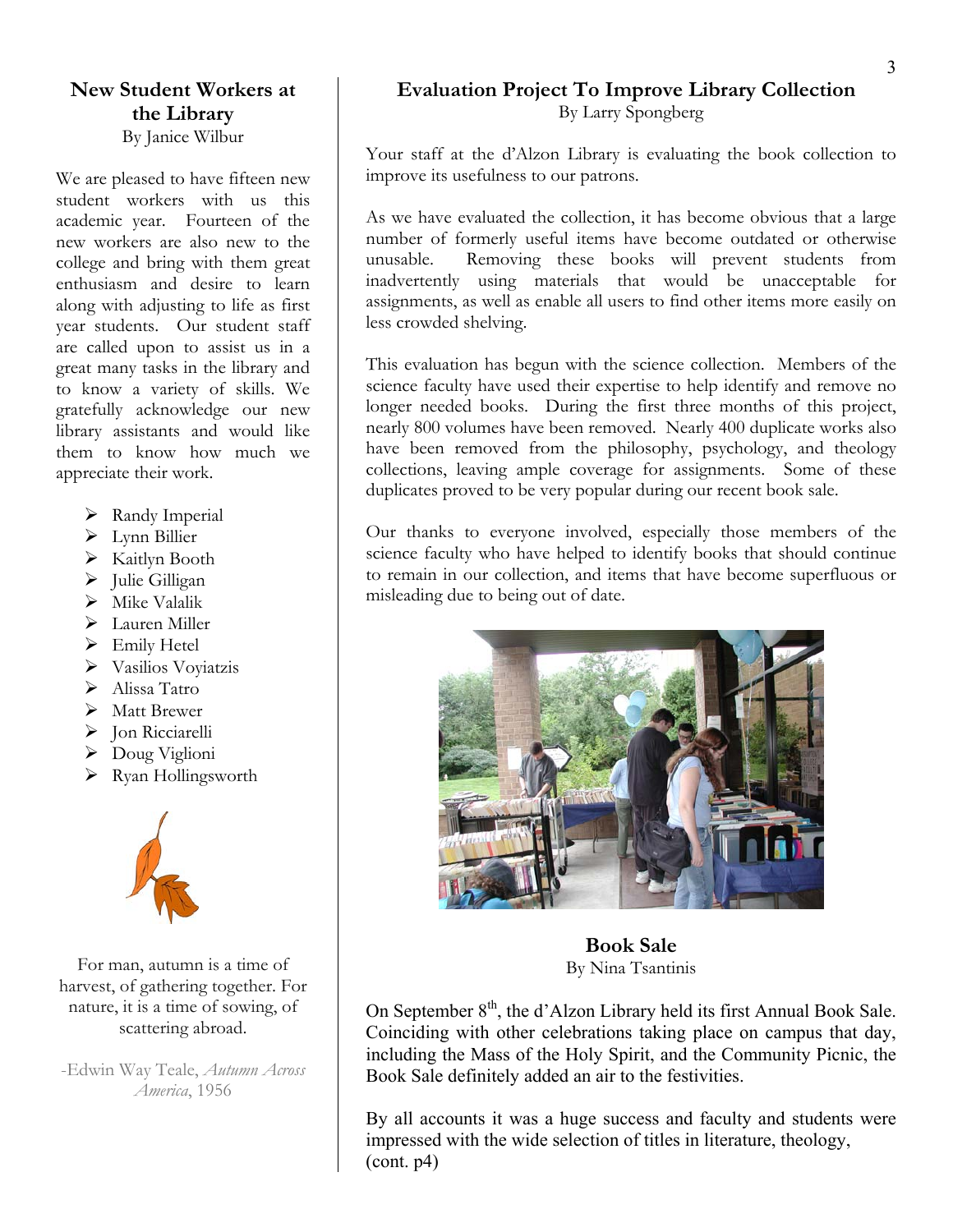(cont. from p3)

culture, and popular fiction. The Library realized a tidy profit which, according to Library Director, Dawn Thistle, 'will be used for the purchase of new library materials.' **Knovel's [ChemEssentials](http://www.info.knovel.com/freechem)**

Most of the items offered for sale consisted of unused donations and library discards. Only after a strict screening process does a book make it to the Book Sale table. Yet even so, hundreds of books found new homes among the Assumption Community and those books left over have been sent to a Mission Library in Nigeria.

# **Worcester Art Museum Cards**

By Carole Myles

Assumption College is an institutional member of the [Worcester Art Museum](http://www.worcesterart.org/index.html). Benefits of this membership are numerous. The main benefit is that faculty, staff, and administrators can gain free admission to the Museum with the institutional pass. Students are admitted free with their student ID card. Passes admit four adults per pass, and children under 17 are free. The Assumption College community can check out the passes from the Emmanuel d'Alzon Library.

Additional benefits of the voice quality. institutional membership include discounts in the Museum café and shop, invitations to special member events and discounts on educational classes.



# By Carole Myles

Assumption College and 475 other academic institutions across the world are taking advantage of permanent, free access to Knovel's ChemEssentials. Access is available online via the library's web site. Knovel is a fee based provider of leading science and engineering books and databases. The company is offering access to four online titles. Users will also find interactive tables that allow data manipulation and filtering. The e-books are

- Knovel Critical Tables
- International Critical Tables of Numerical Data, Physics, Chemistry and Technology
- **•** Smithsonian Physical Tables ( $9<sup>th</sup>$  Revised Edition) Many thanks to all who took part
- Many thanks to all who took part <br>in this successful event!<br> $\frac{1M}{d}$   $\frac{1}{2}$   $\frac{1}{2}$   $\frac{1}{2}$   $\frac{1}{2}$   $\frac{1}{2}$   $\frac{1}{2}$   $\frac{1}{2}$   $\frac{1}{2}$   $\frac{1}{2}$   $\frac{1}{2}$   $\frac{1}{2}$   $\frac{1}{2}$   $\frac{1}{2}$   $\frac{1}{2}$   $\frac{1}{2}$  and Mathematical Tables

According to Knovel access to ChemEssentials expands our e-book collection free of charge, offers a reliable chemistry resource, and delivers interactive tools. For more information about this database, contact the Reference Department at x7273.

### **Free Newspaper Service for the Blind**  By Carole Myles

The Massachusetts Board of Library Commissioners is again offering free access to NEWSLINE through the Braille & Talking Book Library. This electronic system, which was developed by the National Federation for the Blind, allows access for the visually impaired or blind to several Massachusetts newspapers including the Boston Globe. Other major newspapers from around the country are also available. Funding for this service is provided by the Commonwealth of Massachusetts.

Users call into a local or toll-free number and can choose to listen to any newspaper in the electronic system. Various options allow users to listen to the previous day's paper, the Sunday edition or that day's paper. Users can also select any section they'd like to hear, and/or adjust the speed or

To access the service users should contact the Braille & Talking Book Library by phone at 1-800-852-3133 or via email at  $\frac{1}{10}$  [library@perkins.org](mailto:library@perkins.org). More information about this resource can be found at [www.perkinslibrary.org](http://www.perkinslibrary.org/).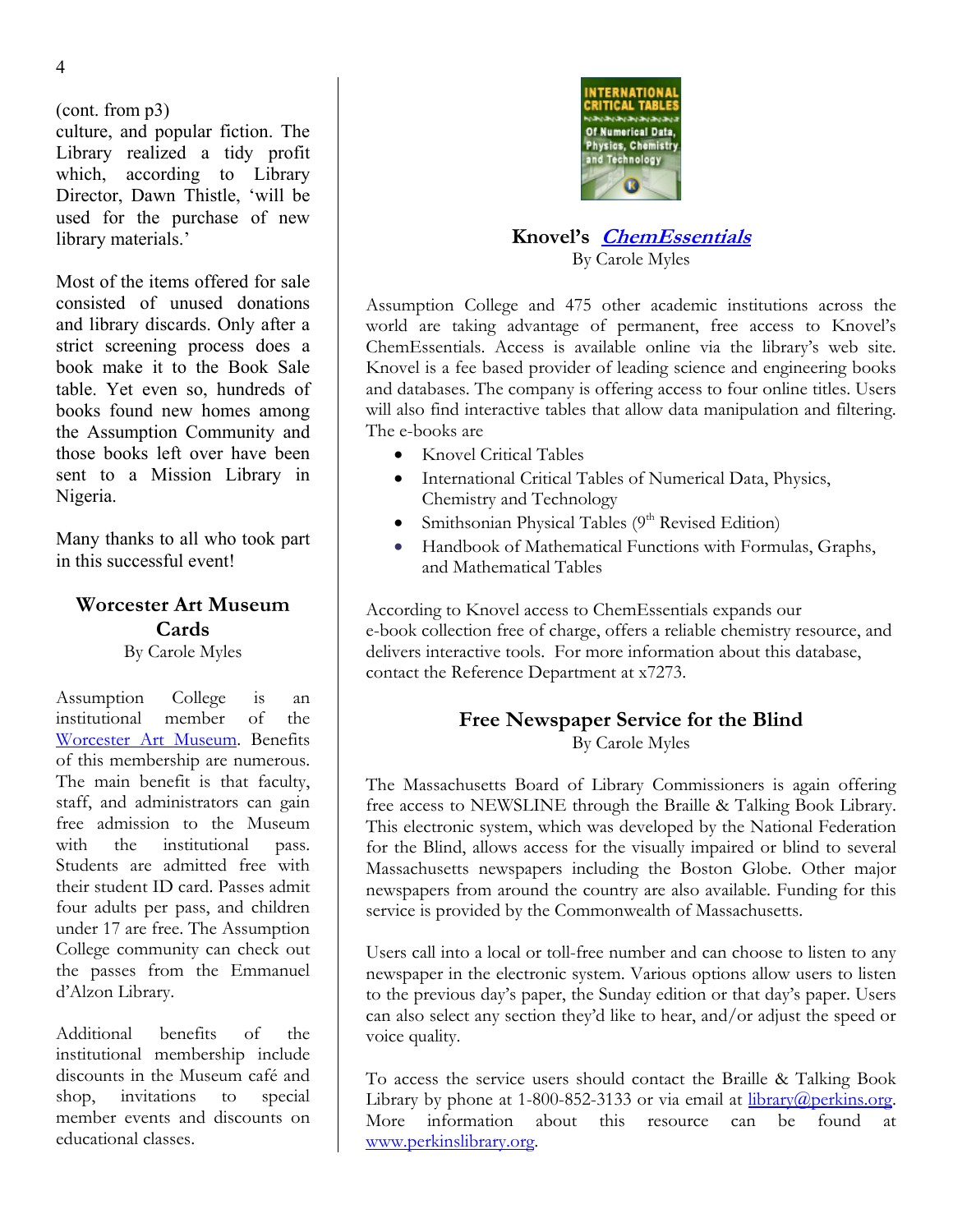### **New Features in xreferplus**  By Carole Myles

If you're looking for a quick way to convert measurements or if you like to cheat when doing crossword puzzles, we have a great database for you. For those of you that like gimmicky things, try these two features in xreferplus, the online reference database. One feature is new and one is not so new.

New this past summer is the xreferplus conversion tables. Users can easily and quickly convert units in area, distance, energy, fuel consumption, power, speed, temperature, volume, and weight. To access the conversion tables, go to the following URL [http://www.xreferplus.com/conv](http://www.xreferplus.com/conversions/) [ersions/](http://www.xreferplus.com/conversions/)

The xreferplus Crossword Solver is the cure to your crossword headaches. The Crossword Solver works in two ways. It can unravel anagrams by giving every possible combination of a group of letters, and it also offers solutions to words with blanks in when you replace each blank letter with a '?'.

You can try the solver by going to: [http://www.xreferplus.com/topic.](http://www.xreferplus.com/topic.jsp?sub=17)  $ipsub=17$  (look for the solver about midway down the page)



Blaze the mountains in the windless autumn, Frost-clear, blue-nooned, appleripening days.

-Sarah N. Cleghorn, *Vermont*, in *Portraits and Protests*, 1917

### **NEW - Alexander Street Press Databases**  By Carole Myles

The Emmanuel d'Alzon Library is pleased to announce the addition of eleven new databases from Alexander Street Press, a small scholarly publisher of large collections of primary texts in the humanities and social sciences.

Alexander Street Press is unique in their approach to digital publishing. In an interview last January, Stephen Rhind-Tutt, President of Alexander Street Press, said "we look for areas that have been poorly served by existing publishers or where



our Semantic Indexing can enable new kinds of scholarship. Often this leads us to collections that lend voice to underrepresented or disenfranchised groups."

The following titles are now available for use and can be found on our main web page under Databases/Indexes. They are









- ¾ *Women and Social Movements in the United States, 1600-2000*
- ¾ *Scottish Women Poets of the Romantic Period*
- ¾ *North American Immigrant: Letters, Diaries, and Oral Histories*
- ¾ *Early Encounters in North America: Peoples, Cultures and the Environment*
- ¾ *The American Civil War: Letter and Diaries*
- ¾ *British and Irish Women's Letters and Diaries*
- ¾ *Black Thought and Culture*
- ¾ *Black Drama*
- ¾ *American Film Scripts Online*
- ¾ *Asian American Drama*
- ¾ *North American Women's Letters and Diaries*











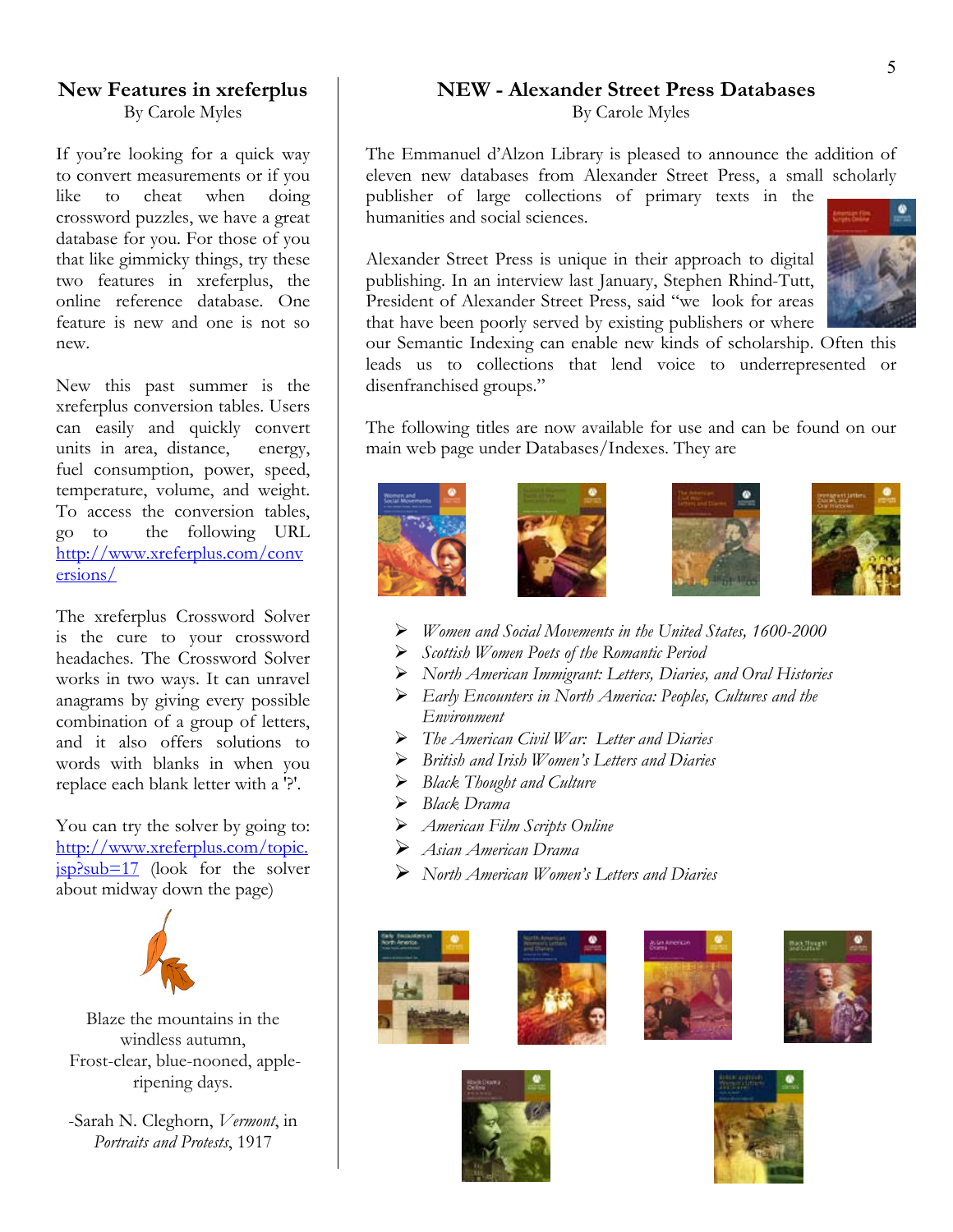# **New Phone System For Reference Department**

By Larry Spongberg

To enable the d'Alzon Library's Reference Department to respond more effectively to your needs, a new phone system has been implemented.

If you have a question or concern that you would like handled by whoever is on duty in reference, your best option is to call x7273. (Call 508-767-7273 if you are calling from off campus). Calls to x7273 will be answered by the librarian who is on duty. Or, email the reference librarians at [library@assumption.edu](mailto:library@assumption.edu).

If your question or concern is for a specific reference librarian, you may call his or her specific extension:

- John Degon x7375 (508-767-7375)
- Liz Maisey x7384 (508-767-7384)
- Carole Myles x7020 (508-767-7020)
- Larry Spongberg x7036 (508-767-7036)

Calls to the above extensions will go into voice mail if the specific librarian is not immediately available to answer the phone. If you forget a specific extension, you may continue to call x7273. The person answering the phone will direct your call to the appropriate extension.

Our hope is that this new system will enable us to respond to your needs more quickly and effectively. Thanks so much to Mary Toomey at the switchboard for her role in making this improvement possible!



In last December's issue of *Library Link* I wrote that, because of skyrocketing periodical subscription costs and reductions in our budget, library staff and faculty would have to look closely at periodical subscriptions. The goal was to identify and cut any titles which are no longer useful or needed to support the curriculum. Julie O'Shea, Serials Coordinator, compiled lists of periodicals for each academic department which included information about Assumption holdings, Worcester holdings and online availability.

In the spring of 2004 these lists were distributed to department chairs at Academic Council with the request that they share them with department faculty and rank each title on a five-point scale from "Don't need" to "Must have." Over the course of the summer and fall, I received these prioritized lists from departments and was able to identify 88 titles that seemed to be expendable.

These titles were then assembled into one alphabetical list that included holdings and online availability information. This new list was distributed to all faculty members via e-mail for further revision. In response, professors requested that several titles be retained, which we are happy to do. Library staff members then reviewed the list for a final time, and the list of titles to cut was reduced to 59, for a total savings of \$16,767.00.

I would like to thank all academic departments and individual professors for their cooperation and assistance with this project. Although we may need to make some additional cuts next year, these cuts for '04-'05 will make it possible to look at some of the new titles which have been suggested.

> In autumn, when the leaves are brown, Take pen and ink, and write it down.

> > -Lewis Carroll

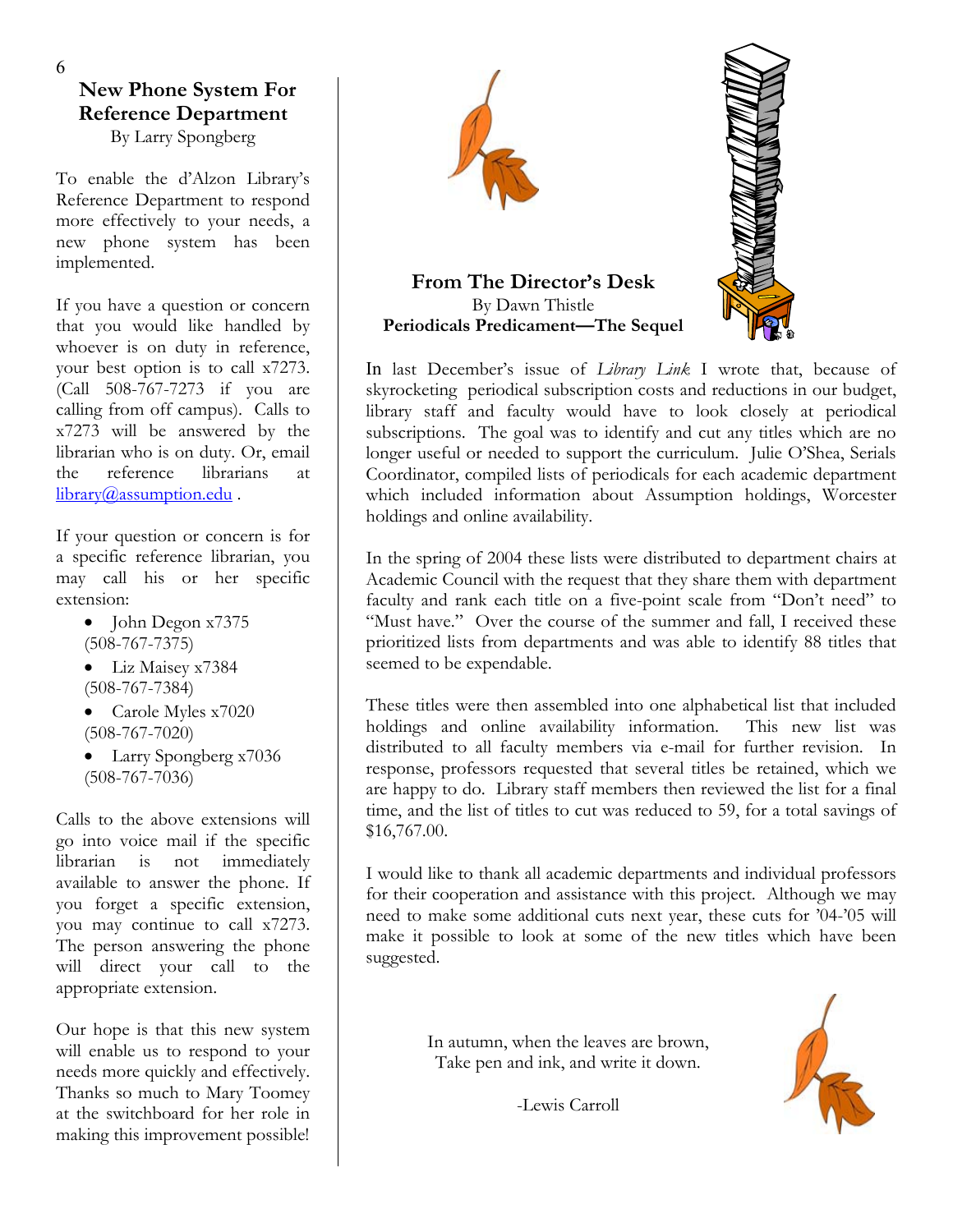

### **D'Alzon Library Welcomes Mallet Collection**  By Mary Brunelle

On Wednesday, October 13, the Emmanuel d'Alzon Library celebrated the arrival of the Mallet Collection with a small gathering of guests, many of whom traveled from all over New England to see the collection in its new home at Assumption.

As we highlighted in previous library newsletters, the Mallet Collection is a unique and fascinating collection of  $18<sup>th</sup>$ ,  $19<sup>th</sup>$ and early  $20<sup>th</sup>$  century materials on French Canadians, Franco-Americans, and Native Americans. These materials comprised the personal library of Major Edmond Mallet (1842-1907), a Franco-American Civil War veteran from Oswego, N.Y., who served as Inspector General for Indian Affairs under President Grover Cleveland. L'Union Saint-Jean-Baptiste, a society dedicated to Franco-Americans and French ancestry, acquired the collection in 1913, six years after Major Mallet's death. The collection stayed with the U.S.J.B. until 2004, when the society transferred it to Assumption.

Members and friends of the U.S.J.B. were pleased to view the collection, which is housed on the third floor of the d'Alzon library.  $(cont. p8)$ 

# **Try out the New Titles List in the Library's Online Catalog**

By Liz Maisey

As the new academic year begins we want to remind you of how to locate new books and media that we have received at the library. It's a great way to browse new books or DVD's. Go to the Library's online catalog, and click on the *New Titles* tab. You can then search for new items in a variety of ways, such as author or title, a reference book or video. You can also just browse through all the new titles we received over the past week to the past four weeks. We also have a featured title of the month.





To recommend a book, please fill out our online form or contact your Department's Subject Liaison.